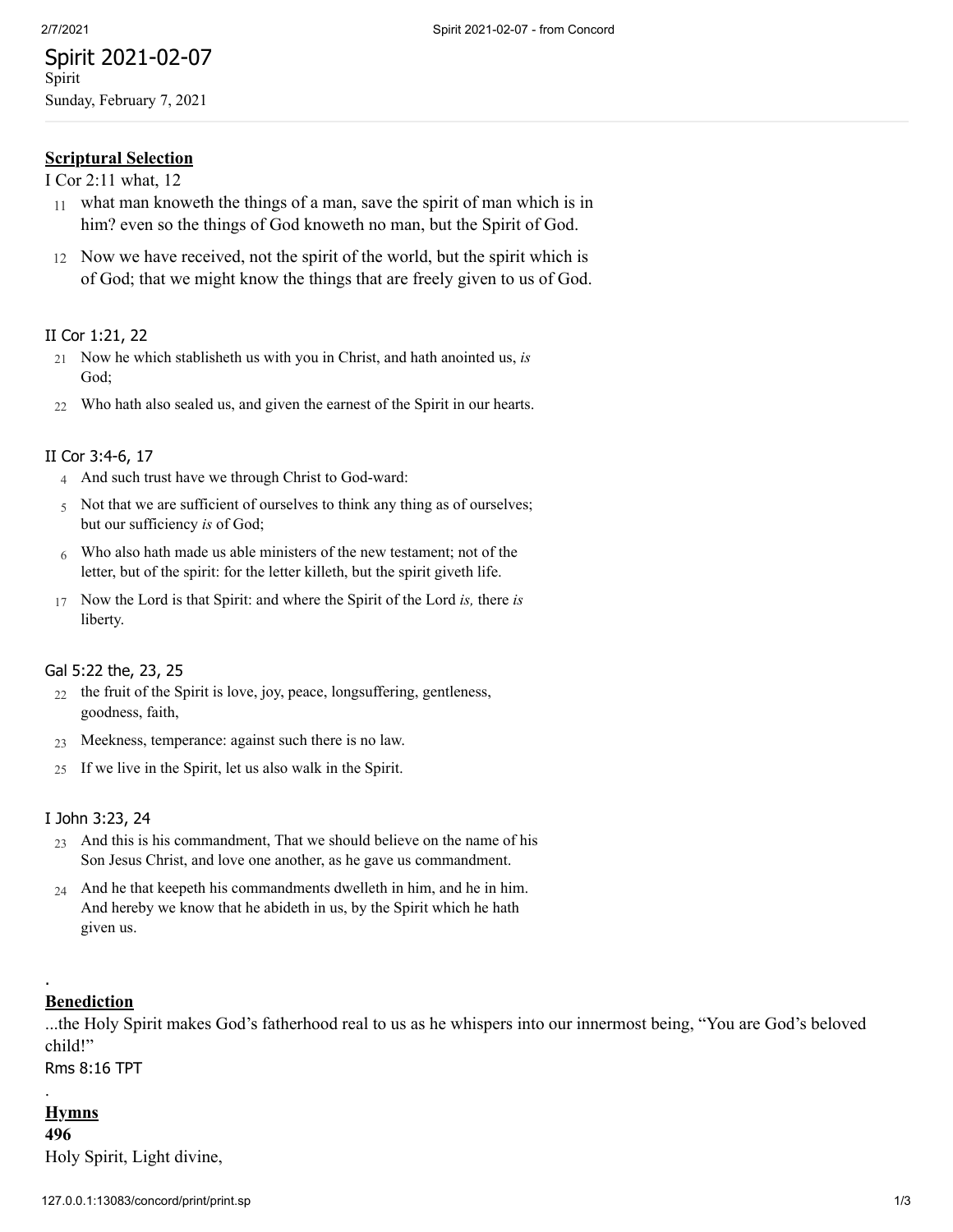.

.

Shine upon this heart of mine; Kindle every high desire; Cleanse my thought in Your pure fire. Holy Spirit, Light divine, Shine upon this heart of mine. Shine upon this heart of mine; Holy Spirit, Light divine.

Holy Spirit, Peace divine, Still this restless heart of mine; Speak to calm the tossing sea, Stayed in Your tranquility. Holy Spirit, Peace divine, Still this restless heart of mine. Still this restless heart of mine; Holy Spirit, Peace divine.

Holy Spirit, all divine, Dwell within this heart of mine; Bid my troubled thoughts be still; With Your peace my spirit fill. Holy Spirit, all divine, Dwell within this heart of mine. Dwell within this heart of mine, Holy Spirit, all divine.

## **. 495**

.

.

Holy Spirit, source of gladness, Come with all Your radiance bright; Lift all burdens and all sadness; O'er Your children shed Your light.

Let the Love that knows no measure, Now in quickening showers descend; Bring to us the richest treasure We can wish or God can send.

Send us Your illumination; Banish all our fears at length; Rest upon this congregation, Spirit of unfailing strength.

# . **474**

Father, we Your loving children Lift our hearts in joy today , Knowing well that You wilt keep us Ever in Your blessed way. You are Love and You are wisdom, You are Life and You are All; In Your Spirit living, moving, We shall neither faint nor fall.